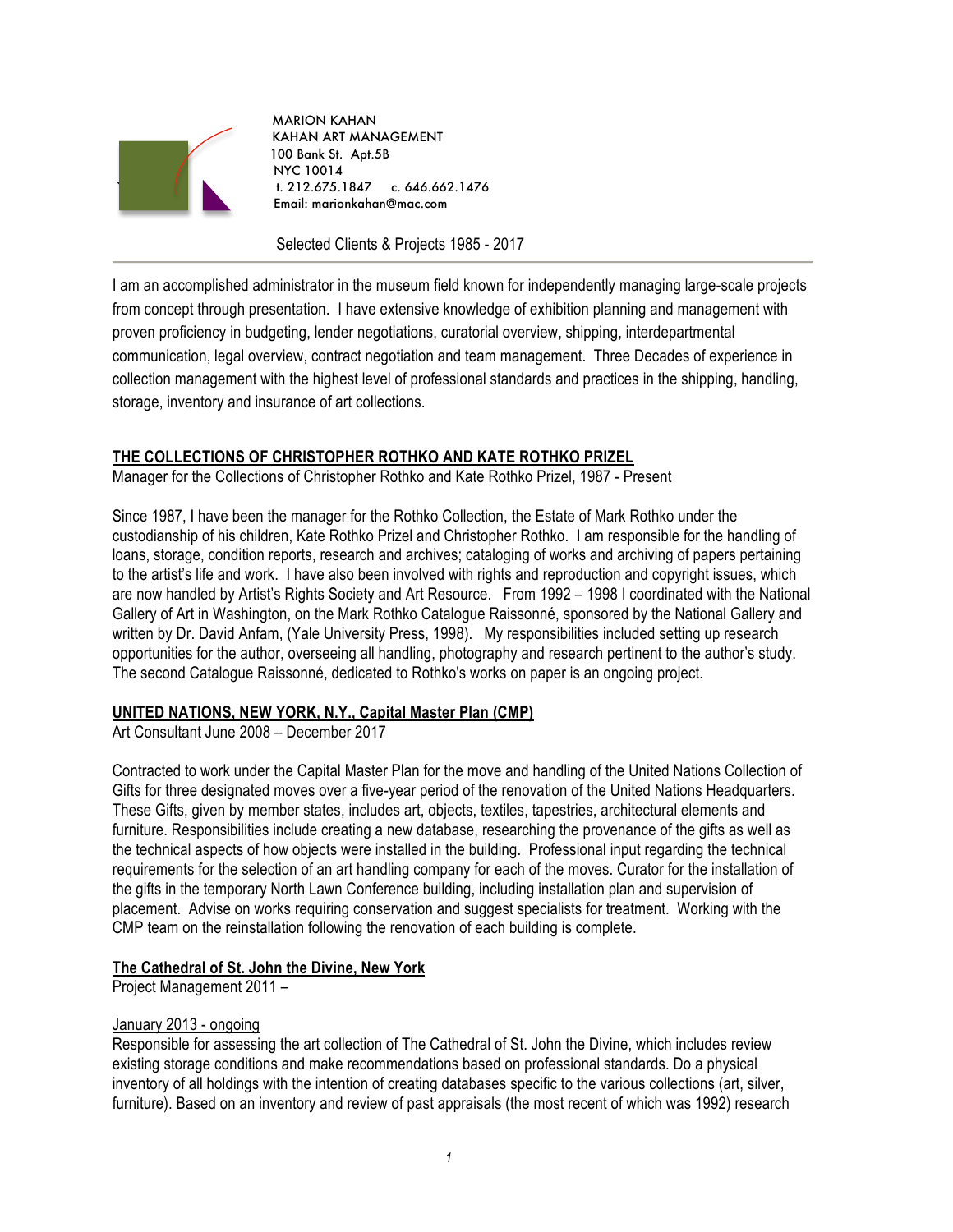archival files with the intention of including all pertinent information in the database(s) which will then be used to create a new appraisal for the collection. Assist the Cathedral in selecting an auction houses for a new appraisal and assist in securing the appropriate one. Assist in the implementation of a new gift policy, storage and collection care protocol.

## January 2017 – February 2018

Exhibition Manager for, "The Barberini Tapestries: Woven Monuments of Baroque Rome" an exhibition done in collaboration with the Jordan Schnitzer Museum of Art, Eugene, Oregon. This exhibition featured the Barberini, "Life of Christ" tapestries. Donated in 1891 these tapestries were among the first gifts acquired by the Cathedral. I was responsible for exhibition and publication contract negotiation, budget management and overseeing NEA and NEH grant compliance. In addition I worked very closely with a design team to present and engaging presentation of these majestic tapestries shown, for the first time, as they were displayed in the 17<sup>th</sup> century.

## September 2014 – April 2015

Project Management for the installation of "Phoenix: Xu Bing at The Cathedral" a year long installation in the Cathedral of two monumental 20 ton birds fabricated from materials from construction sites in urban China, including demolition debris, steel beams, tools. These sculptures are majestically suspended from the Cathedral's vaulted ceiling. Responsibilities included organization of riggers to construct a grid from which the pieces hang, all shipping, rigging (including crane) and installation coordination, budget management, insurance, Loan Agreements, vendor Letters of Agreement.

# March 2011 – March 2012

Project Manager for the exhibition, "The Value of Water" September 22, 2011 – March 25, 2012, an exhibit of art works, including multi-media, paintings, sculptures and works on paper, by 34 artists installed throughout the Cathedral. Responsible for loan negotiations, shipping, insurance, procuring equipment for multi media works, hiring and supervision of crew, installation plan and placement of works and security of works while on view.

# **University of Iowa Museum of Art**

February 2015 – October, 2016

Coordinating Registrar for the exhibition, "Jackson Pollock: Energy Made Visible." Curated by David Anfam, this exhibition focuses on the nearly 20 foot mural commission by Peggy Guggenheim for the entrance hall of her East 61st St. residence. The painting was gifted to the University of Iowa Museum of Art in 1948 and has rarely travelled. The exhibition included additional loans from private and public museums in the U.S. and Canada. The three venue tour opened at the Peggy Guggenheim Museum in Venice, Italy in April 2015, went on to the Deutsche Bank Kunsthalle Berlin, Germany in November and ended its' tour at the Picasso Museum in Malaga, Spain where it will close on September 11, 2016. I was responsible for the management of all transport arrangements, including packing, crating and courier coordination; maintaining shipping budgets and installation and de-installation at all venues.

# **El Museo del Barrio, New York**

October 2011 – October 2012

Project Manager for the exhibition, *Caribbean: Crossroads of the World*. This exhibition, organized by El Museo del Barrio, opened in June 2012 and is being exhibited simultaneously at El Museo del Barrio, The Studio Museum in Harlem and The Queens Museum through January 2013. The exhibit includes both historic and contemporary art that is about the Caribbean region. I was responsible for organizing all loans and shipping arrangements for over 600 objects from 150 lenders in 14 Caribbean countries, 3 European countries and 14 States in the U.S. All works were consolidated at El Museo del Barrio, cataloged and condition reported, works were then repacked and under my organization and supervision, and shipped to the other two partner venues.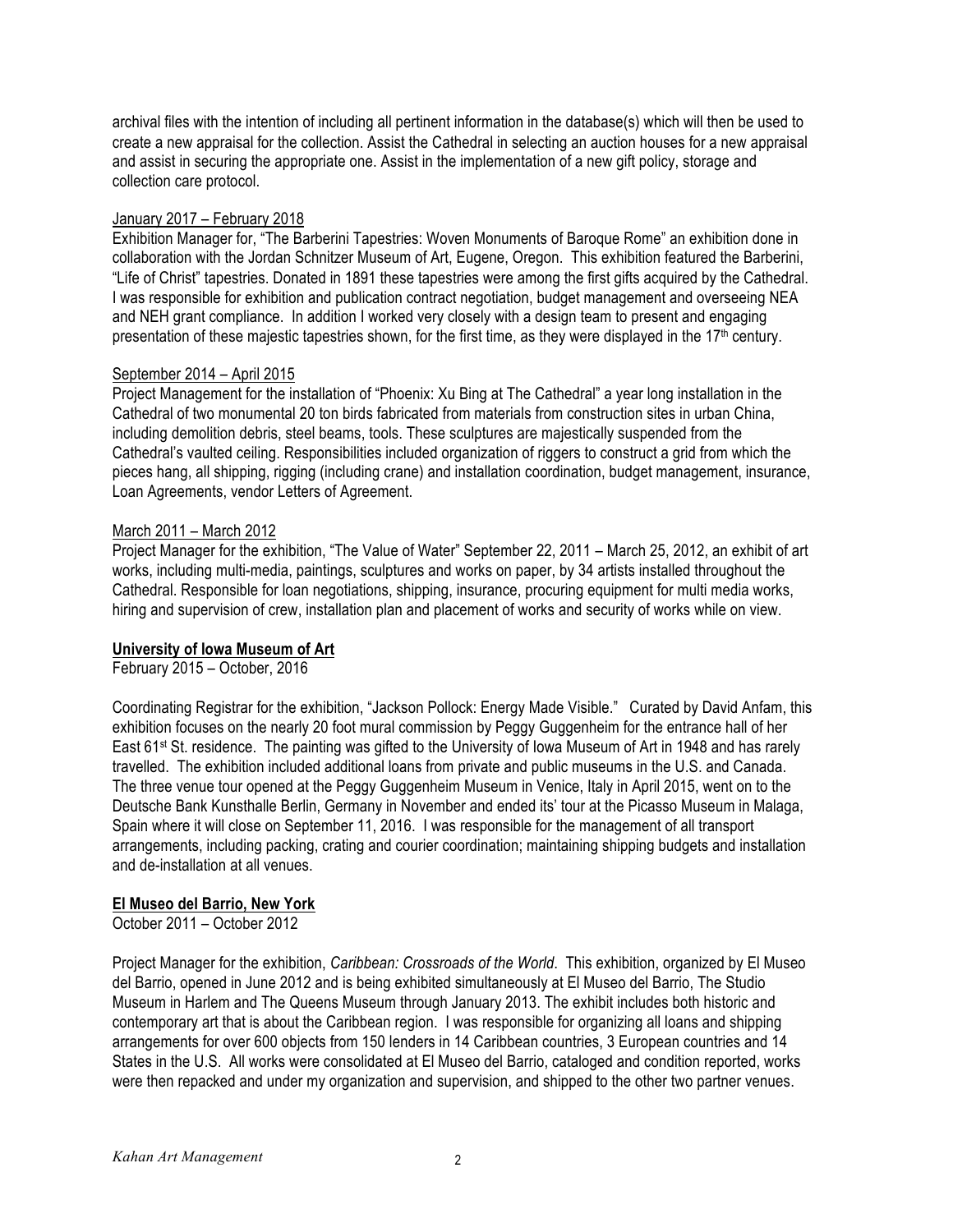## April 2009 – March 2010

Exhibition Manager for *Nexus New York, 1900-1945, Encounters in the Modern Metropolis*. Responsible for the organization and assembly (packing, shipping, crating) of all international loans and loans from Washington, D.C. (approximately 90 works). Management of on-site installation, including installation and design schedules, condition reports and courier liaison.

#### **Barnes Foundation, Merion, Pennsylvania**

Consultant for the Move; April 2010 – February 2011

With the Barnes Foundation staff, write an RFP for an art shipping company to handle the de-installation, packing, transportation and installation of the Barnes Foundation going to a new facility. Coordinate all information obtained and prepare two documents, a Scope of Work for the Project, and an Evaluation Matrix assigning a scale to help determine who may be best qualified in areas other than bottom line. Along with Barnes Staff determine those objects that require "Special Handling" during the move and review the vendor approach in dealing with these particular situations. Review and score each proposal, review budgets and prepare a comparative financial analysis of the proposals. Interview "finalists" and assist in determining a final not to exceed budget based on Barnes Foundation requirements. I was also part of an in-house team that interviewed candidates and made recommendations for the position of Senior Registrar.

## **PUBLIC ART FUND, NEW YORK, N.Y.**

Project Manager, 2007 – May 2009

Working as a Project Manager for the installation of large-scale sculpture for the Public Art Fund, which presents artists' projects, new commissions, installations and exhibitions in public spaces. I have worked on three large scale sculpture installations in New including Alexander Calder at City Hall Park, Sarah Lucas' installation of Perceval, at Doris Freedman Plaza, Christian Jankowski at Doris Freedman Plaza and Robert Melee at City Hall Park.

## **JAPAN SOCIETY, NEW YORK**

Project Registrar & Exhibition Manager January 2007 – September 2008

Japan Society Gallery January 2007 – September 2008.

Project Registrar for *New Bamboo: Contemporary Japanese Masters,* an exhibition of contemporary Bamboo sculpture.

Project Exhibition Manager for *Making a Home: Japanese Contemporary Artists in New York*, an exhibition of 33 artists living and working in New York. This exhibition included ten site-specific installations.

Project Registrar for *Awakenings: Zen Figure Painting in Medieval Japan,* an exhibition of medieval scroll painting, including Japanese national treasures, most of which had never been exhibited in the United States. This exhibition was indemnified by the U.S. Government, responsibilities included that all requirements of the program were met.

## *Hiroshi Sugimoto: History of History*

Coordinated the travel of this exhibition, co-organized by Japan Society and the Freer Sackler Museum. The exhibition traveled to the Royal Ontario Museum, Canada and the Asia Art Museum, San Francisco. Responsibilities included negotiating with venues, the artist and his studio, contract development and the management of the shared cost budget.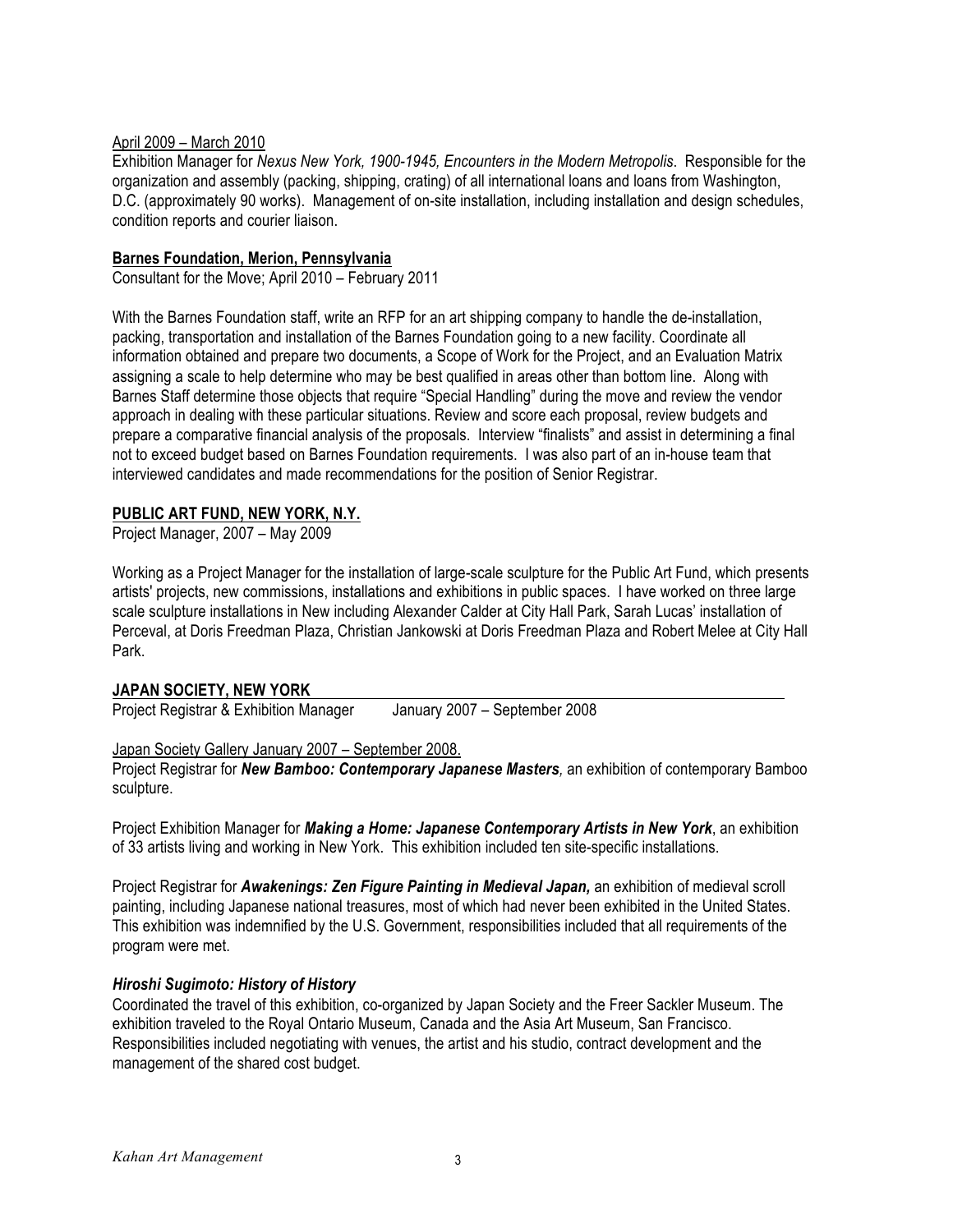#### **ASIA SOCIETY, NEW YORK**

Project Registrar September 2006 – January 2007

Registrar for the exhibition, *Gilded Splendor: Treasures of China's Liao Empire (907-1125)*, an exhibition of 120 objects, originating from Hohhot, Inner Mongolia, China. This was the first time these extraordinary archeological artifacts were presented in the United States.

# **StoryCorps, a project of Sound Portraits Productions, New York**

| <b>Senior Consultant</b> | October 2005 – March 2006       |
|--------------------------|---------------------------------|
| <b>Director</b>          | September 2004 - September 2005 |

StoryCorps is a national project to instruct and inspire people to record one another's stories in sound. Created by the award-winning non-profit documentary company Sound Portraits Productions, StoryCorps is the largest oral-history project ever undertaken. Responsible for overseeing all programmatic and operational functions of StoryCorps during its national expansion, this included budget, construction and staff management. I also established new protocols for marketing, signage and branding.

## **MobileBooths**

Over a nine-month period I successfully administered an extremely ambitious national expansion plan, which included the development, design, construction, programming for two Mobile Booths. (MobileBooths = Airstream trailers designed as traveling recording studios). In addition I oversaw contracts and sponsor development.

#### **World Trade Center StoryBooth.**

StoryCorps received a grant from LMDC (Lower Manhattan Development Corporation) in spring of 2004 to construct a StoryBooth at the World Trade Center site. I managed all aspects of the Agreement negotiations and was Project Manager for the planning, design and construction of the World Trade Center StoryBooth. I was responsible for ensuring that all necessary protocols, as per H.U.D. procurement requirements, were followed. I managed a team of architects, designers and subcontractors to ensure that they followed all requirements of those protocols and met all deadlines on time and within budget. Negotiated with the Port Authority of New York & New Jersey and acted as liaison between the Port Authority, StoryCorps and LMDC.

In consultation with pro-bono lawyers from Latham & Watkins, Simpson, Thatcher & Bartlett, I was responsible for the creation and negotiation of all legal agreements and the creation of boilerplate letters of agreement, and protocols for the organization.

## **THE SOLOMON R. GUGGENHEIM MUSEUM, NEW YORK**

Exhibition Program Manager 1997 – September 2004

Administered the circulation of touring exhibitions originated by the Guggenheim Museum and for exhibitions traveling from other institutions to the Guggenheim. I was responsible for overseeing the travel of exhibits to other Guggenheim Museums, including, the Deutsche Guggenheim, in Berlin, the Peggy Guggenheim Collection, Venice, Museo Guggenheim Bilbao, Spain, and the Guggenheim Hermitage Museum, Las Vegas.

Negotiated with partner museums (venues) to establish preliminary contractual agreements and managed budget responsibilities. Liaison with legal department and curatorial department to implement deliverables for contractual agreements. Established the fee structure for traveling exhibitions, liaison with financial office for cost analysis, ongoing budget review and manage cost overview throughout tour. Managed all applications for Federal Immunity from Seizure and Federal Indemnity programs. Maintained the exhibition schedule for all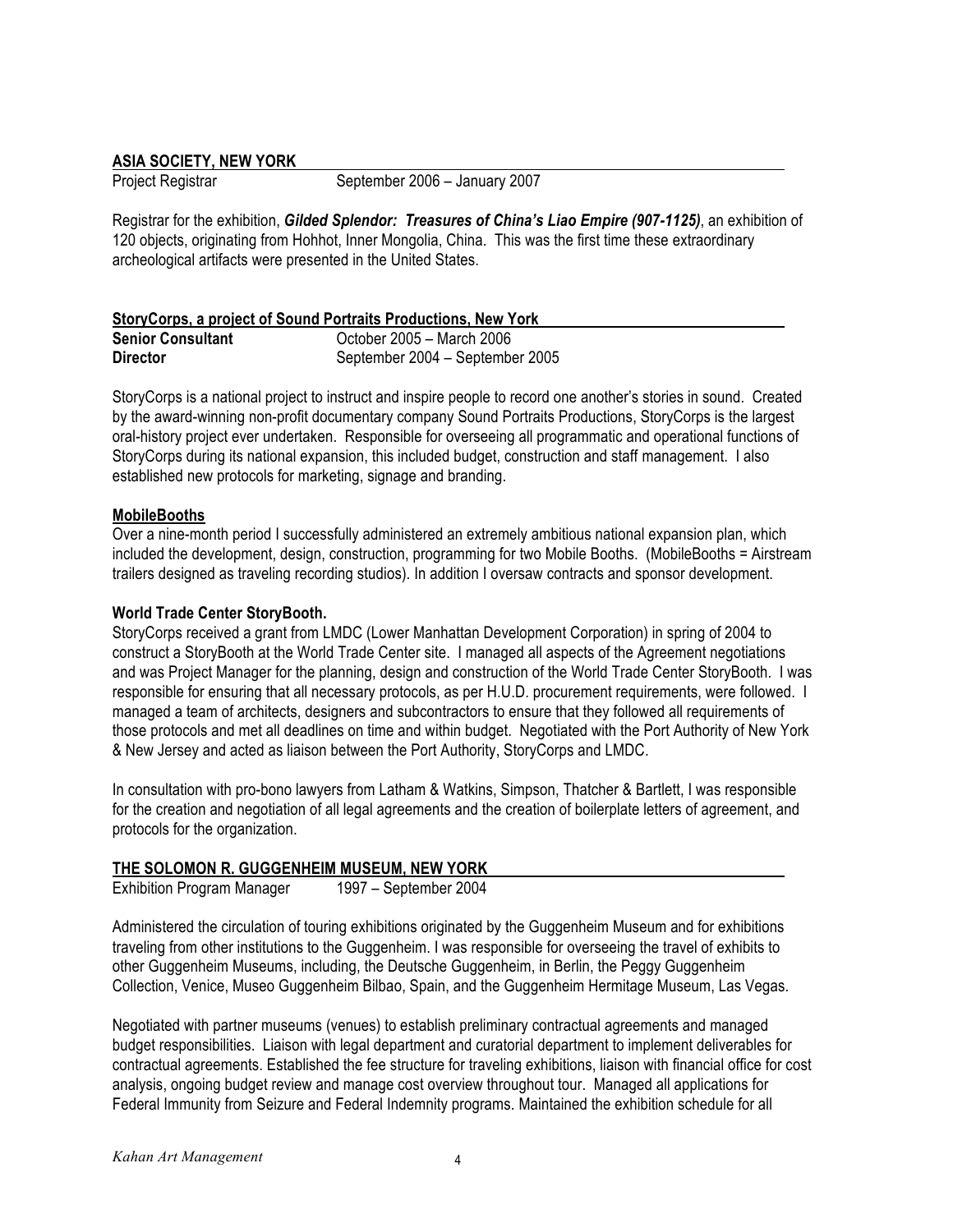Guggenheim venues and for all touring exhibits. Project Manager for the opening of Guggenheim Hermitage Museum, Las Vegas, (Rem Koolhaas, architect). Negotiated agreements for partnerships and exhibitions and loans with Guggenheim Global Partners including the State Hermitage Museum, St. Petersburg, Russia and the Kunsthistorisches Museum, Vienna, Austria. Staff Position: 3 days per week through 2003, 4 days per week, February – September, 2004.

## **THE ABSOLUT COLLECTION, New York**

Curator, the Absolut Collection 1994 – 2009

Curator and Manager for the Absolut Collection, the Art and Fashion Collection belonging to The Absolut Company, Sweden. The collection includes over 300 paintings, furniture and design objects, which has been commissioned for ABSOLUT VODKA advertising campaigns developed by TBWA Chiat/Day (i.e. Absolut Warhol, Absolut Haring, Absolut Clemente, Absolut Paik, Absolut Bleckner). The collection also includes over 350 fashions commissioned each year by Absolut; designers have included Geoffrey Beene, Richard Tyler, Pauline Trigere, Gianni Versace and Tom Ford. Responsibilities include commissioning of new artists for advertisements and billboards, curating art and fashion exhibitions, preparing loans for fashion shows and art events throughout the world, cataloging and storage and maintenance for the collection. Liaison with TBWA Chiat Day, the Absolut Spirits Company, Inc., New York (ASCI) and The Absolut Company, Sweden. Responsible for curating and overseeing the design of the 20<sup>th</sup> Anniversary exhibition at Grand Central Station, June 6 – 17, 2000 and a smaller version of it at the One Club, December 18, 2001 – February 2, 2001.

# **JOHN F. KENNEDY PRESIDENTIAL LIBRARY AND MUSEUM, BOSTON, MA.**

Project Manager for the Tour of: **Jacqueline Kennedy: The White House Years** June 2001- December 2004

Consultant to the John F. Kennedy Library and Museum for the tour of, Jacqueline Kennedy: The White House Years first presented at The Metropolitan Museum of Art, New York. Responsible for assisting in the venue negotiation, contract implementation and negotiation for the ongoing tour of the exhibit to the John F. Kennedy Presidential Library and Museum, The Corcoran Gallery in Washington, the Museé du Mode et du Textile (Louvre), Paris and The Field Museum, Chicago. Consultant to the John F. Kennedy Library Foundation on traveling exhibitions.

# **IBM GALLERY OF SCIENCE AND ART, NEW YORK**

Contract Registrar October 1989 - September 1994.

Responsible for the overall coordination and registration for 33 exhibitions shown at this Corporate Art Gallery specializing in high quality exhibits which would not normally have been presented in New York. Duties involved budgets, hiring of installation crews, supervision of installations, shipping and insurance arrangements for all exhibits and overall coordination with lending institutions. These exhibits included *Rediscovering Pompeii, Wisdom and Compassion: The Sacred Art of Tibet, Imperial Austria: Treasures of Art, Arms and Armor and Sardinia: Sacred Art of the Fifteenth and Sixteenth Centuries.* As Registrar I was also responsible for maintaining the IBM Historical Collection consisting of 300 18th -20th Century American and Latin American art works. Responsibilities included rights and reproduction, photography, loans, curatorial file management and professional input on the preparation of an Imaging Database program for the collection. IBM dissolved the Gallery as of July 1994 and auctioned its collection through Sotheby's in the Spring of 1995.

# **ASSOCIAÇÃO BRASIL 500, ASSOCIAÇÃO BIENAL DE SÃO PAULO**

Technical Advisor to the Exhibition: Brasil 500 Anos January 2000 – September 2001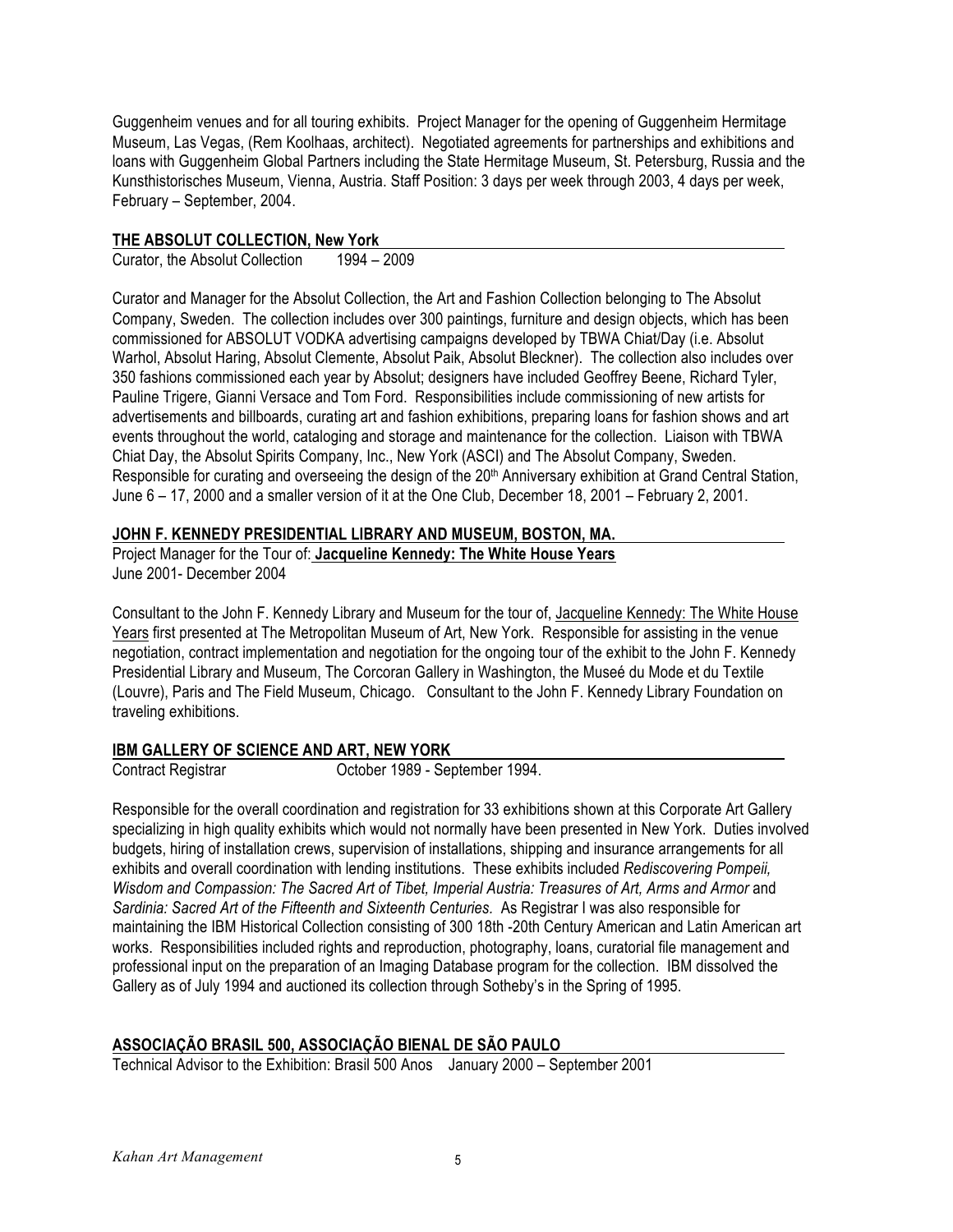Consultant to the above association in the technical areas of museum registration, transportation, exhibition production, climate control systems, and the handling of artwork. Provided information, resources and advice for an exhibition of over 9000 objects representing 500 years of Brazilian Art. With a staff of two, traveled to São Paulo to assist with the installation, courier assistance and deinstallation of all high value and fragile works on loan to the exhibition.

# **THE PIERPONT MORGAN LIBRARY, New York**

Project Registrar for an exchange of exhibitions between the Morgan Library and the Pushkin State Museum of Fine Arts, Moscow and the State Hermitage Museum, St. Petersburg. Coordinated the shipments, managed the application and requirements for U.S. Federal Indemnity program for the exhibition **French Master Drawings from the Morgan Library, New York**, an exhibit of 120 drawing from the Morgan Library's collection on loan to the Russian museums for the first time. Coordinated an exchange exhibition of 120 drawings from the Pushkin and Hermitage collections to the Morgan Library in September 1998.

# **THE SOLOMON R. GUGGENHEIM MUSEUM, NEW YORK**

Project Registrar for the following exhibitions 1994-2001

**The Italian Metamorphosis: 1943-1968**, curated by Germano Celant. Responsible for the overall registration of this exhibit, which consisted of over 900 objects.

**Africa-The Art of a Continent**, 1995 – 1996; an exhibition of over 600 objects representative of African art from the 1000 BC to the early to mid Twentieth Century.

**Visions of Paris: Robert Delaunay's Series,** February 26 - May 24, 1998. Inaugural exhibition for the Deutsche Guggenheim, Berlin, a new exhibition space in Berlin that opened in November 1997.

**Amazons of the Avant-Garde, September** 7, 2000 – January 7, 2001, an exhibition of the works of six Russian women who were pivotal in the modern art movement at the turn of the century. Responsible for negotiating contracts with all Russian Museums, applying for Immunity from Seizure from the State Department, New York KAM Projects 1985-2005 FINAL.docand for overseeing the tour to five museums.

# **THE MUSEUM OF MODERN ART, NEW YORK, INTERNATIONAL PROGRAM**

Registrar for the international tour of the exhibition**,** *Latin American Artists of the Twentieth Century.*  Responsible for the assembly of over 300 works from seven countries in Latin America and eight countries in Europe. Coordinated all packing and transport and insurance arrangements. The exhibit opened at the Estacion Plaza de Armas in Seville, Spain in August 1992 and traveled to M.N.A.M. Centre George Pompidou and Hotel des Arts in Paris. Supervised the unpacking, installation and deinstallation of the exhibition in Spain and Paris and coordinated the transport of the exhibit throughout the tour and to the Museum of Modern Art where it opened in June 1993. (1992-1993)

# **A LIVING MEMORIAL TO THE HOLOCAUST-THE MUSEUM OF JEWISH HERITAGE, NEW YORK**

First Registration Consultant to this Museum, dedicated to the Holocaust and the Jewish Diaspora in the United States. This project began during the preliminary phase, prior to ground breaking for the museum now located in Battery Park City, New York. Responsible for implementing systems for accessioning, cataloging and maintenance of works in the collection as well as developing storage and insurance arrangements for the collection. (1987-1989).

# **THE MARK ROTHKO FOUNDATION, New York**

Responsible for the final dispersal of approximately 1,000 works from The Mark Rothko Foundation. The Foundation was completely divested as of November 1986. Responsible for all shipping, packing and framing